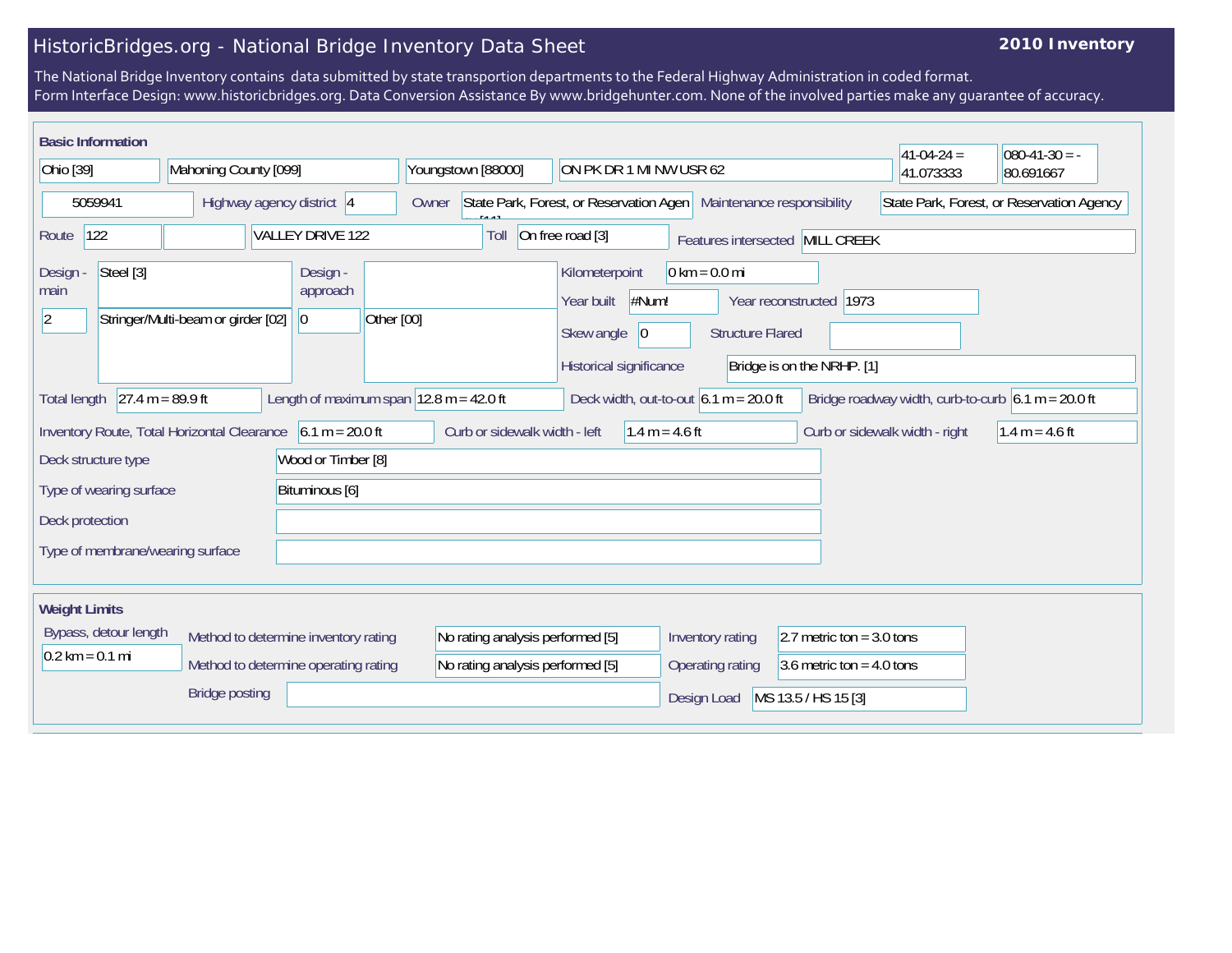| <b>Functional Details</b>                                                                        |                                                                                          |  |  |  |  |  |  |
|--------------------------------------------------------------------------------------------------|------------------------------------------------------------------------------------------|--|--|--|--|--|--|
| 300<br>Average daily truck traffi 5<br>Average Daily Traffic                                     | 2028<br>Year   1986<br>Future average daily traffic<br>416<br>%<br>Year                  |  |  |  |  |  |  |
| Road classification<br>Local (Urban) [19]                                                        | Lanes on structure 2<br>Approach roadway width<br>$9.8 m = 32.2 ft$                      |  |  |  |  |  |  |
| Type of service on bridge Highway-pedestrian [5]                                                 | Bridge median<br>Direction of traffic 2 - way traffic [2]                                |  |  |  |  |  |  |
| Parallel structure designation<br>No parallel structure exists. [N]                              |                                                                                          |  |  |  |  |  |  |
| Waterway [5]<br>Type of service under bridge                                                     | Navigation control<br>Lanes under structure<br>$\overline{0}$                            |  |  |  |  |  |  |
| Navigation vertical clearanc<br>$0 = N/A$                                                        | Navigation horizontal clearance $ 0 = N/A$                                               |  |  |  |  |  |  |
| Minimum navigation vertical clearance, vertical lift bridge                                      | Minimum vertical clearance over bridge roadway<br>$4.22 m = 13.8 ft$                     |  |  |  |  |  |  |
| Minimum lateral underclearance reference feature Feature not a highway or railroad [N]           |                                                                                          |  |  |  |  |  |  |
| Minimum lateral underclearance on right $0 = N/A$                                                | Minimum lateral underclearance on left $0 = N/A$                                         |  |  |  |  |  |  |
| Minimum Vertical Underclearance $ 0 = N/A$                                                       | Minimum vertical underclearance reference feature Feature not a highway or railroad [N]  |  |  |  |  |  |  |
| Appraisal ratings - underclearances N/A [N]                                                      |                                                                                          |  |  |  |  |  |  |
| <b>Repair and Replacement Plans</b>                                                              |                                                                                          |  |  |  |  |  |  |
|                                                                                                  |                                                                                          |  |  |  |  |  |  |
| Type of work to be performed                                                                     | Work to be done by contract [1]<br>Work done by                                          |  |  |  |  |  |  |
| Bridge rehabilitation because of general structure<br>deterioration or inadequate strength. [35] | \$15,000<br>Bridge improvement cost<br>\$1,000<br>Roadway improvement cost               |  |  |  |  |  |  |
|                                                                                                  | $30.5 m = 100.1 ft$<br>Length of structure improvement<br>Total project cost<br>\$20,000 |  |  |  |  |  |  |
|                                                                                                  | 2002<br>Year of improvement cost estimate                                                |  |  |  |  |  |  |
|                                                                                                  | Border bridge - state<br>Border bridge - percent responsibility of other state           |  |  |  |  |  |  |
|                                                                                                  | Border bridge - structure number                                                         |  |  |  |  |  |  |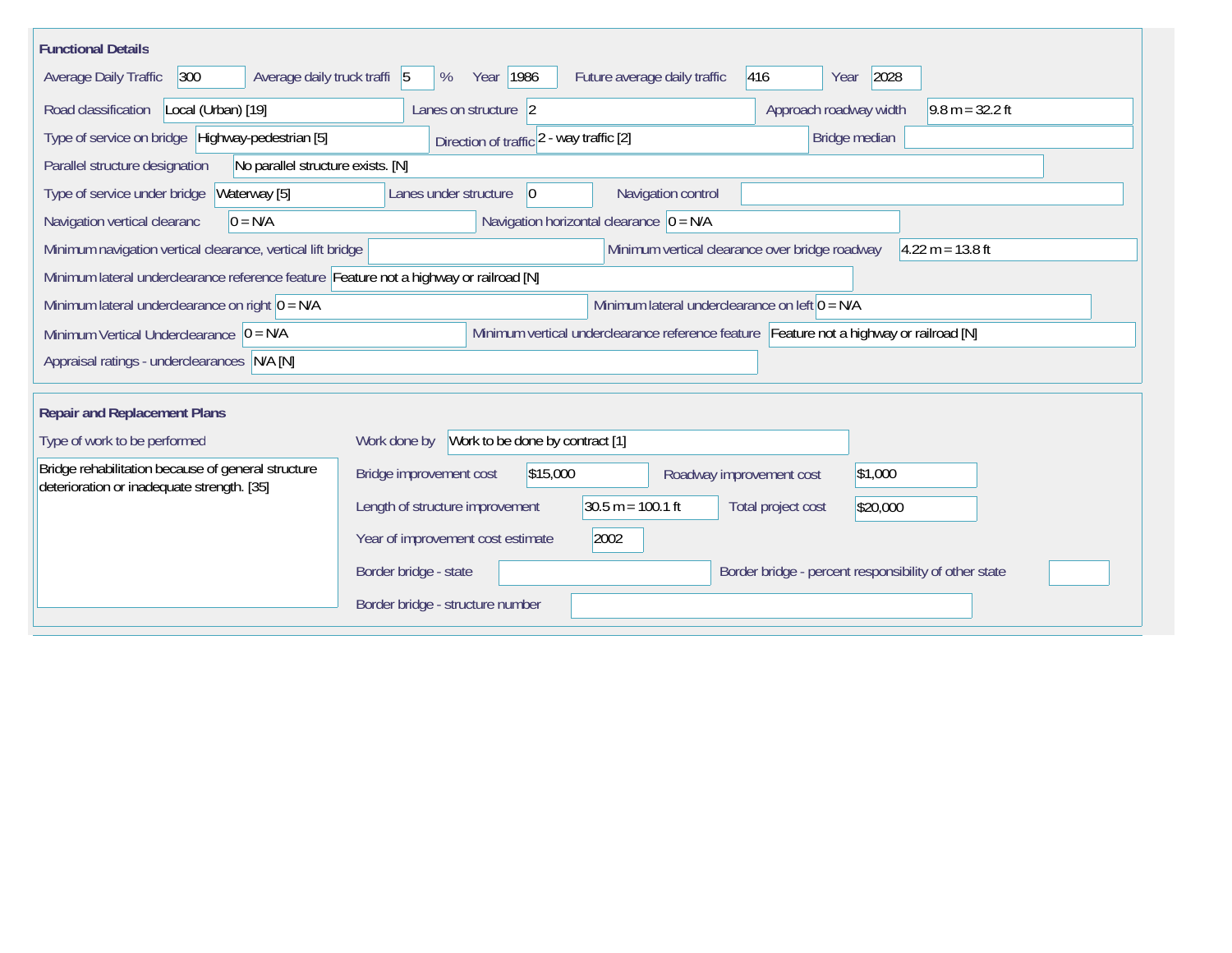| <b>Inspection and Sufficiency</b>                 |                                                         |                                                                                                |                                                                                                                          |  |  |  |  |  |
|---------------------------------------------------|---------------------------------------------------------|------------------------------------------------------------------------------------------------|--------------------------------------------------------------------------------------------------------------------------|--|--|--|--|--|
| Posted for load [P]<br>Structure status           |                                                         | Appraisal ratings -<br>structural                                                              | Basically intolerable requiring high priority of corrrective action [3]                                                  |  |  |  |  |  |
| Condition ratings - superstructur                 | Very Good [8]                                           |                                                                                                | Meets minimum tolerable limits to be left in place as is [4]                                                             |  |  |  |  |  |
| Condition ratings - substructure                  | Good [7]                                                | roadway alignment<br>Appraisal ratings -                                                       | Basically intolerable requiring high priority of corrrective action [3]                                                  |  |  |  |  |  |
| Very Good [8]<br>Condition ratings - deck         |                                                         | deck geometry                                                                                  |                                                                                                                          |  |  |  |  |  |
| Scour                                             |                                                         | Bridge foundations determined to be stable for the assessed or calculated scour condition. [8] |                                                                                                                          |  |  |  |  |  |
| Channel and channel protection                    |                                                         | Banks and/or channel have minor amounts of drift. [7]                                          | Bank protection is in need of minor repairs. River control devices and embankment protection have a little minor damage. |  |  |  |  |  |
| Appraisal ratings - water adequacy                |                                                         | Superior to present desirable criteria [9]                                                     | Functionally obsolete [2]<br><b>Status evaluation</b>                                                                    |  |  |  |  |  |
| Pier or abutment protection                       |                                                         |                                                                                                | 19.9<br>Sufficiency rating                                                                                               |  |  |  |  |  |
| Culverts                                          | Not applicable. Used if structure is not a culvert. [N] |                                                                                                |                                                                                                                          |  |  |  |  |  |
| Traffic safety features - railings                |                                                         | Inpected feature meets currently acceptable standards. [1]                                     |                                                                                                                          |  |  |  |  |  |
| Traffic safety features - transitions             |                                                         | Not applicable or a safety feature is not required. [N]                                        |                                                                                                                          |  |  |  |  |  |
| Traffic safety features - approach guardrail      |                                                         | Inpected feature meets currently acceptable standards. [1]                                     |                                                                                                                          |  |  |  |  |  |
| Traffic safety features - approach guardrail ends |                                                         |                                                                                                | Not applicable or a safety feature is not required. [N]                                                                  |  |  |  |  |  |
| October 2009 [1009]<br>Inspection date            |                                                         | $\overline{6}$<br>Designated inspection frequency                                              | <b>Months</b>                                                                                                            |  |  |  |  |  |
| Underwater inspection                             | Not needed [N]                                          | Underwater inspection date                                                                     |                                                                                                                          |  |  |  |  |  |
| Fracture critical inspection                      | Not needed [N]                                          |                                                                                                | Fracture critical inspection date                                                                                        |  |  |  |  |  |
| Other special inspection                          | Not needed [N]                                          | Other special inspection date                                                                  |                                                                                                                          |  |  |  |  |  |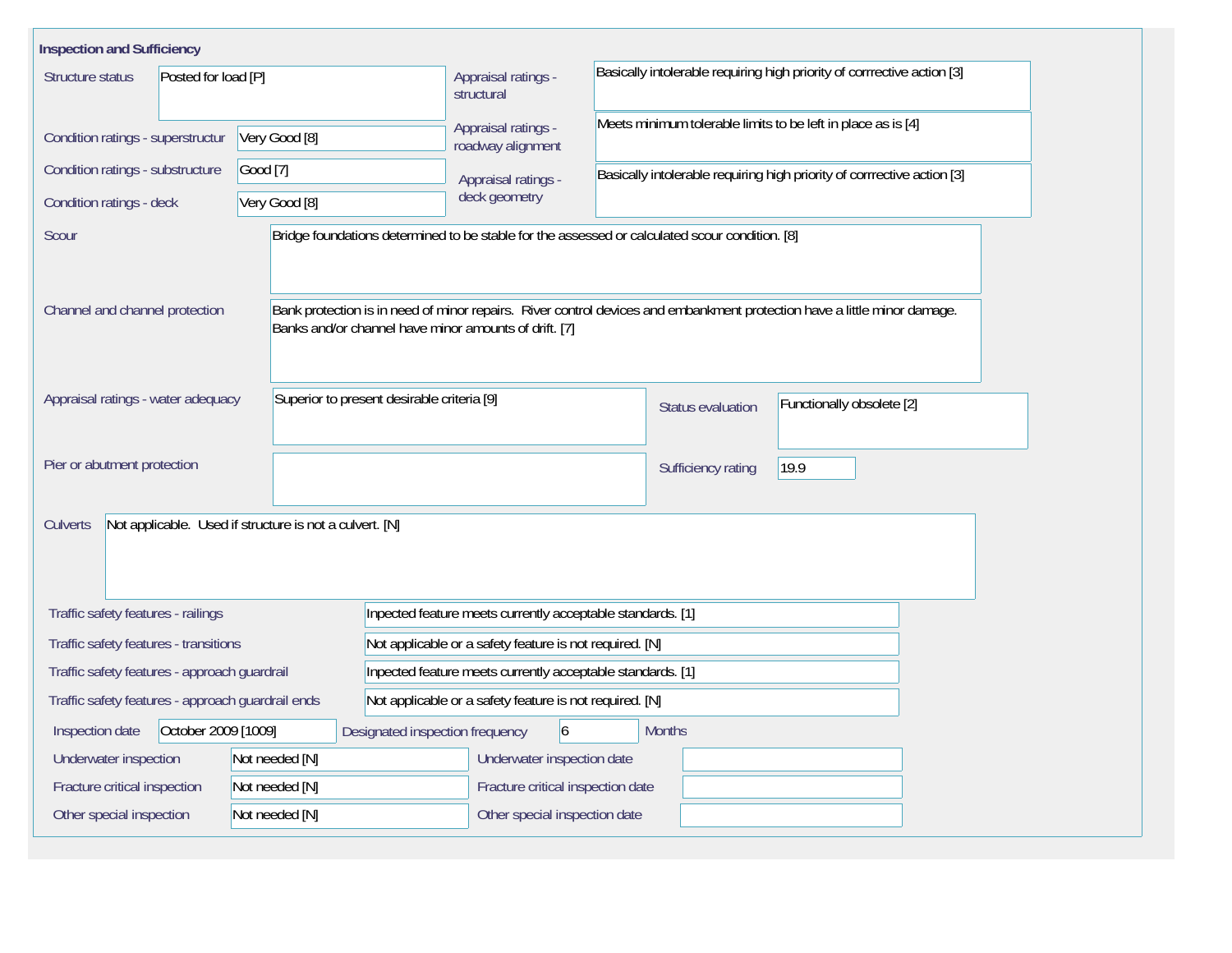| Unit of Measure: English<br>Structure File Number 5059941<br>Sufficiency Rating: 19.6 fo                                                                    |                                       |                                               | <b>Bridge Inventory Information</b><br>Inventory Bridge Number: MAH 00122 0068<br>ON MILL CREEK |                                                                                                                              |                                   | Report Date 02/17/2011 BM-191 Page: 1 of 2<br>BR. Type STEEL / BEAM / SIMPLE SPAN<br>Date of Last Inventory Update: 09/13/2010 |
|-------------------------------------------------------------------------------------------------------------------------------------------------------------|---------------------------------------|-----------------------------------------------|-------------------------------------------------------------------------------------------------|------------------------------------------------------------------------------------------------------------------------------|-----------------------------------|--------------------------------------------------------------------------------------------------------------------------------|
| District: 04<br>(2)FIPS Code: YOUNGSTOWN<br>(9) Direction of Traffic: 2-WAY TRAFFIC<br>(95) Insp: OH PARK DIS (96) Maint: OH PARK DIS (97) Routine: OH PARK |                                       | <b>County MAHONING</b><br>$(10)$ Temporary: N | (11) Truck Network: N                                                                           | (101) Location: ON PK DR 1 MI NW USR 62<br>(103) Route On Bridge: PARK DISTRICT<br>(100) Type Serv: (On): HIGHWAY/PEDESTRIAN |                                   | (102) Facility Carried: VALLEY DRIVE 122<br>(104) Route Under Bridge: NON-HIGHWAY<br>$(12)$ Parallel: N<br>(Under): WATERWAY   |
|                                                                                                                                                             | <b>Inventory Route Data</b>           |                                               | (63) Main Spans Number: 2                                                                       | Type: STEEL / BEAM / SIMPLE SPAN                                                                                             |                                   |                                                                                                                                |
| (3) Route On/Under: ON                                                                                                                                      |                                       |                                               | Hwy Sys: COUNTY/TOWNSHIP HIGHWAY Approach Spans Number: 0                                       | Type: NONE / NONE / NONE                                                                                                     |                                   |                                                                                                                                |
| Route No.: 00122<br>Dir:                                                                                                                                    | <b>Des: MAINLINE</b>                  | Pref:                                         | Total Spans: 2                                                                                  | (65) Max Span: 42 Ft                                                                                                         |                                   | (66) Overall Leng: 90 Ft                                                                                                       |
| (4) Feature Intersected: MILL CREEK                                                                                                                         |                                       |                                               | (70) Substructure                                                                               | (71) Foundation and Scour Information                                                                                        |                                   |                                                                                                                                |
| (5) County: MCP<br>Mileage: 0068                                                                                                                            | Special Desig:                        |                                               | Abut-Rear Matl: CONCRETE AND STONE Type: GRAVITY                                                |                                                                                                                              |                                   | Fnd: OTHER                                                                                                                     |
| (6) Avg. Daily Traffic(ADT): 300                                                                                                                            | (7) ADT Year: 1986                    |                                               | Abut-Fwd Matl: CONCRETE AND STONE Type: GRAVITY                                                 |                                                                                                                              |                                   | Fnd: OTHER                                                                                                                     |
| (8) Truck Traf: 15<br>$(14)$ NHS: NO - X                                                                                                                    | $(15)$ Corridor: N                    |                                               | Pier-Pred Matl: CONCRETE                                                                        | Type: GRAVITY                                                                                                                |                                   | Fnd: NONE/NOT APPLICABLE (SUCH AS CULVERTS)                                                                                    |
| 16) Functional Class: LOCAL ROAD-URBAN                                                                                                                      |                                       |                                               | (19) Strahnt: Not Applicable Pier-Other Matl: NONE                                              | Type: NONE                                                                                                                   |                                   | Fnd: NONE/NOT APPLICABLE (SUCH AS CULVERTS)                                                                                    |
|                                                                                                                                                             | <b>Intersected Route Data</b>         |                                               | Pier-Other Matl: NONE                                                                           | Type: NONE                                                                                                                   |                                   | Fnd: NONE/NOT APPLICABLE (SUCH AS CULVERTS)                                                                                    |
| (22) Route On/Under:                                                                                                                                        | Hwy Sys:                              |                                               | No of Piers Predominate: 01                                                                     | Other: NN                                                                                                                    |                                   | Other: NN                                                                                                                      |
| Dir:<br>Route No.:                                                                                                                                          | Des:                                  | Pref:                                         | (86) Stream Velocity: UUU                                                                       | (74) Scour: STABLE: EVAL SCOUR ABOVE TOP OF FOOTING                                                                          |                                   |                                                                                                                                |
| (23) Feature Intersected:                                                                                                                                   |                                       |                                               | (189) Dive: N Freq: 0                                                                           | Probe: N Freq: 0                                                                                                             |                                   | (75) Chan Prot: <b>NONE</b>                                                                                                    |
| (24) County:<br>Mileage:                                                                                                                                    | Special Desig:                        |                                               | (189) Date of last Dive Insp:                                                                   | (152) Drainage Area: UUUU Sq Mi                                                                                              |                                   |                                                                                                                                |
| (25) Avg. Daily Traffic(ADT): 0                                                                                                                             | (26) ADT Year:                        |                                               |                                                                                                 |                                                                                                                              | <b>Clearance Under the Bridge</b> |                                                                                                                                |
| (27) Truck Traf: 0<br>(28) NHS: -                                                                                                                           | (29) Corridor:                        |                                               | (156) Min. Horiz Under Clear:                                                                   | <b>NC: 0.0 Ft</b>                                                                                                            |                                   | Card: 0.0 Ft                                                                                                                   |
| (30) Functional Class:                                                                                                                                      |                                       | (36) Strahnt: Not Applicable                  | (157) Prac Max Vrt Under Clear:                                                                 | $0.0$ Ft                                                                                                                     |                                   |                                                                                                                                |
|                                                                                                                                                             | <b>Clearance On the Bridge</b>        |                                               | 77) Min Vert Under Clear:                                                                       | <b>NC: 0.0 Ft</b>                                                                                                            |                                   | Card: 0.0 Ft                                                                                                                   |
| (154) Min Hriz on Bridge:                                                                                                                                   | <b>NC: 0.0 Ft</b>                     | Card: 20.1 Ft                                 | (78) Min Lat Under Clear:                                                                       | NC: 0.0 / 0.0 Ft                                                                                                             |                                   | Card: 0.0 / 0.0 Ft                                                                                                             |
| (155) Prac Max Vert On Brg:                                                                                                                                 | 13.8 Ft                               |                                               | <b>Load Rating Information</b>                                                                  |                                                                                                                              |                                   | (88-89) Appraisal                                                                                                              |
| (67) Min Vrt Clr On Brg:                                                                                                                                    | <b>NC: 0.0 Ft</b>                     | Card: 13.8 Ft                                 | (48) Design Load: HS/15                                                                         |                                                                                                                              | (Including calculated Items)      |                                                                                                                                |
| (80) Min Latl Clr:                                                                                                                                          | NC: 0.0 / 0.0 Ft                      | Card: 0.0 / 0.0 Ft                            | (83) Operating: 4 Ton                                                                           |                                                                                                                              |                                   |                                                                                                                                |
| (81) Vrt Clr Lft:                                                                                                                                           | $0.0$ Ft                              |                                               | Inventory: 3 Ton                                                                                |                                                                                                                              |                                   |                                                                                                                                |
|                                                                                                                                                             | <b>Structure Information</b>          |                                               | Ohio Percent of Legal Load 10                                                                   |                                                                                                                              | (88) Waterway Adequacy 9          |                                                                                                                                |
| (38) Bypass Length: 01 Miles                                                                                                                                |                                       |                                               | Year of Rating: 1995                                                                            |                                                                                                                              | (89) Approach Alignment 4         |                                                                                                                                |
| (39) Latitude: 41 Deg 4.4 Min                                                                                                                               | Longitude: 80 Deg 41.5 Min            |                                               | (84) Analysis: ENGINEERING JUDGEMENT [DEFAULT]                                                  |                                                                                                                              | Calc Gen Appraisal: 3             |                                                                                                                                |
| (40) Toll: ON FREE ROAD                                                                                                                                     |                                       |                                               | (85) Rate Soft: NO SOFTWARE USED Analyzed by:                                                   |                                                                                                                              | Calc Deck Geometry: 3             |                                                                                                                                |
| (41) Date Built: 07/01/1900                                                                                                                                 | (42) Major Rehabilitation: 01/01/1973 |                                               |                                                                                                 |                                                                                                                              | Calc Underclearance: N            |                                                                                                                                |
| (43) No. Lanes On: 2                                                                                                                                        | No. Lanes Under: 0                    |                                               | Analysis on Bars: NOT ON BARS [DEFAULT]<br><b>Approach Information</b>                          |                                                                                                                              |                                   |                                                                                                                                |
| (44) Horiz Curve: Deg. Min.                                                                                                                                 | (45) Skew: 0 Deg                      |                                               |                                                                                                 |                                                                                                                              |                                   |                                                                                                                                |
| (49) App. Rdw Width: 32 Ft                                                                                                                                  | (50) Brg. Rdw Width: 20.1 Ft          |                                               | 109) Approach Guardrail: TIMBER RAIL                                                            |                                                                                                                              |                                   |                                                                                                                                |
| (51) Deck Width: 20.1 Ft                                                                                                                                    | Deck Area: 1808 Sq. Ft                |                                               | (110) Approach Pavement: BITUMINOUS                                                             |                                                                                                                              | $(111)$ Grade: FAIR               |                                                                                                                                |
| (52) Median Type: NONE / NON BARRIE / NO JOINT                                                                                                              |                                       |                                               |                                                                                                 |                                                                                                                              | <b>Culvert Information</b>        |                                                                                                                                |
| (53) Bridge Median: NO MEDIAN                                                                                                                               |                                       |                                               | (131) Culvert Type: NONE/NOT APPLICBLE                                                          |                                                                                                                              | $(127)$ Length: $0.0$ Ft          |                                                                                                                                |
| (54) Sidewalks:                                                                                                                                             | (left) 4 Ft                           | (right) 4 Ft                                  | (129) Depth of Fill: 0.0 Ft                                                                     |                                                                                                                              | (130) Headwalls: <b>NONE</b>      |                                                                                                                                |
| (55) Type Curb or Sidewalks:                                                                                                                                |                                       |                                               |                                                                                                 |                                                                                                                              | <b>General Information</b>        |                                                                                                                                |
| (Left) Matl: TIMBER                                                                                                                                         | Type: SIDEWALK(>2')                   |                                               | (121) Main Member ROLLED STEEL                                                                  |                                                                                                                              |                                   | (122) Moment Plate: NONE                                                                                                       |
| (Right) Matl: TIMBER                                                                                                                                        | Type: SIDEWALK(>2')                   |                                               | 169) Expansion Joint: OPEN (UNARMORED)                                                          |                                                                                                                              |                                   |                                                                                                                                |
| (56) Flared: N                                                                                                                                              | (57) Composite: not applicable        |                                               | (124) Bearing Devices: SLIDING (OTHER)/NONE                                                     |                                                                                                                              |                                   |                                                                                                                                |
| (58) Railing: STEEL POST & STEEL PANEL (DECORATIVE)                                                                                                         |                                       |                                               | (126) Navigation: Control-N                                                                     | Vert Clr: 0.0 Ft                                                                                                             |                                   | Horiz Clear:: 0.0 Ft                                                                                                           |
| (59) Deck Drainage: SCUPPERS & DWNSPTS                                                                                                                      |                                       |                                               | 193) Spec Insp: N                                                                               | Freq: $0$                                                                                                                    |                                   | Date:                                                                                                                          |
| (60) Deck Type: LAMINATED TIMBER STRIP                                                                                                                      |                                       |                                               | 188) Fracture Critical Insp: N                                                                  | Freq: $0$                                                                                                                    |                                   | Date:                                                                                                                          |
| (61) Deck Protection: External: NONE                                                                                                                        |                                       |                                               | 138) Long Member: NOT APPLICABLE                                                                |                                                                                                                              |                                   | (135) Hinges: NOT APPLICABLE                                                                                                   |
|                                                                                                                                                             |                                       |                                               | 141) Structural Steel Memb: UNKNOWN                                                             |                                                                                                                              |                                   | (139) Framing: STRAIGHT                                                                                                        |
| Internal: NONE<br>(62) Wearing Surface: BITUM (ASPHLT CONCRT)                                                                                               |                                       |                                               |                                                                                                 |                                                                                                                              |                                   | Railing: UNKNOWN                                                                                                               |
|                                                                                                                                                             |                                       |                                               | Pay Wt: 0 pounds                                                                                | Prime Loc: FIELD                                                                                                             |                                   | Paint: OTHER                                                                                                                   |
| Thickness: 2.0 in<br>(119) Date of Wearing Surface:                                                                                                         |                                       |                                               | <b>Bridge Dedicated Name:</b>                                                                   |                                                                                                                              |                                   |                                                                                                                                |
| Slope Protection: NONE-NATURAL PROTECTION(GRASS, BUSHES)                                                                                                    |                                       |                                               |                                                                                                 |                                                                                                                              |                                   |                                                                                                                                |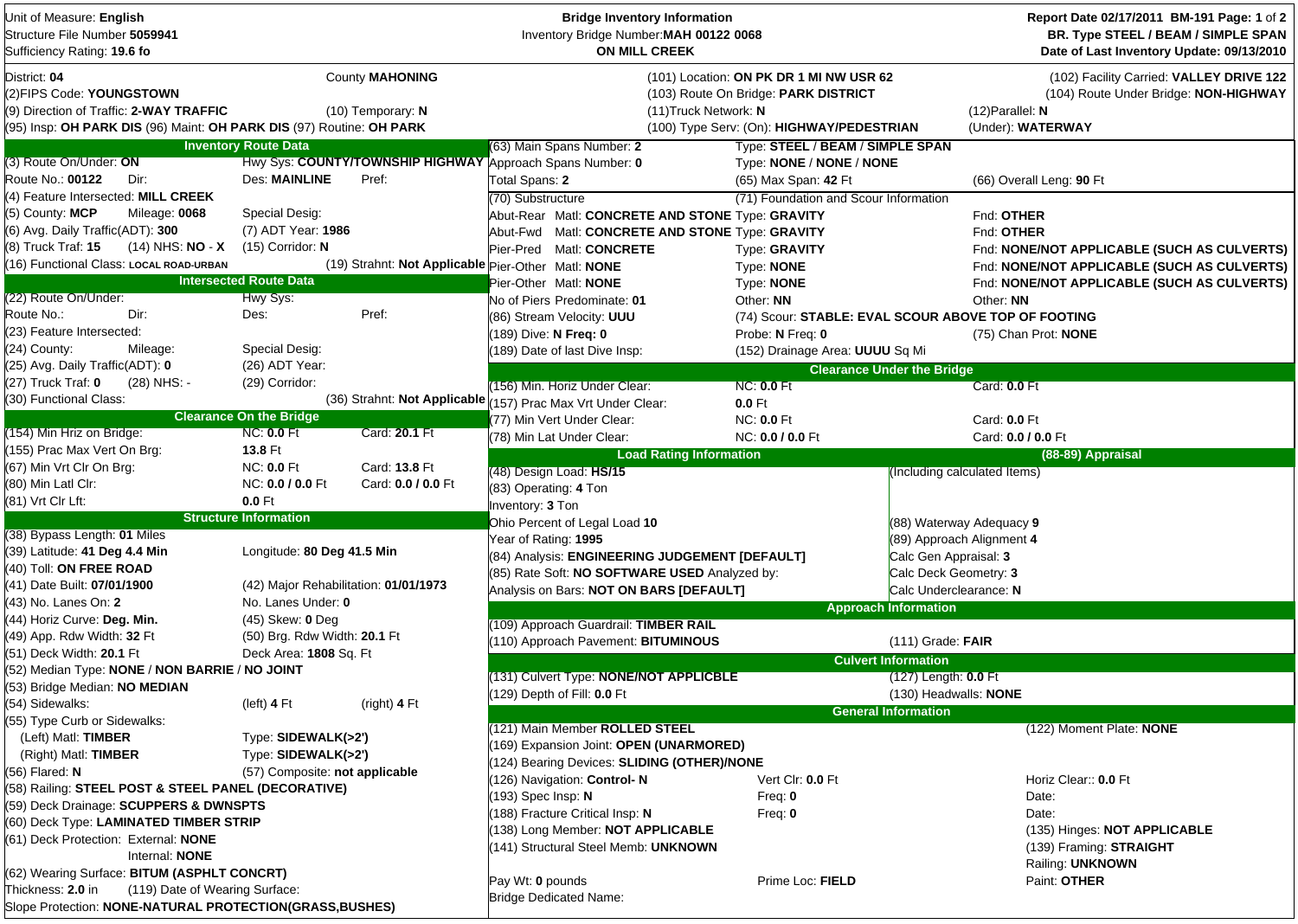| Unit of Measure: English<br>Structure File Number 5059941<br>Sufficiency Rating: 19.6 fo |                         |                                        |                                  | <b>Bridge Inventory Information</b><br>Inventory Bridge Number: MAH 00122 0068<br><b>ON MILL CREEK</b> |                                                         |                  |                                   | Report Date 02/17/2011 BM-191 Page: 2 of 2<br><b>BR. Type STEEL/BEAM/SIMPLE SPAN</b><br>Date of Last Inventory Update: 09/13/2010 |
|------------------------------------------------------------------------------------------|-------------------------|----------------------------------------|----------------------------------|--------------------------------------------------------------------------------------------------------|---------------------------------------------------------|------------------|-----------------------------------|-----------------------------------------------------------------------------------------------------------------------------------|
|                                                                                          |                         | <b>General Information (Continued)</b> |                                  |                                                                                                        |                                                         |                  | <b>Original Plans Information</b> |                                                                                                                                   |
| (---) Hist Significance: NATIONAL HISTORIC REGISTER                                      |                         |                                        |                                  | $(69)$ NBIS: Y                                                                                         | (142) Fabricator:                                       |                  |                                   |                                                                                                                                   |
| (---) Hist Builder: YOUNGSTOWN BRIDGE COMPANY Hist Build Year: 1895                      |                         |                                        |                                  |                                                                                                        | (143) Contractor:                                       |                  |                                   |                                                                                                                                   |
| (69) Hist Type:                                                                          |                         |                                        |                                  |                                                                                                        | 144) Ohio Original Construction Project No.:            |                  |                                   |                                                                                                                                   |
| (161) Special Features (see below):                                                      |                         |                                        |                                  |                                                                                                        | (---) Microfilm Reel:                                   |                  |                                   |                                                                                                                                   |
| (105) Border Bridge State: Resp % (106) SFN:                                             |                         |                                        |                                  |                                                                                                        | (151) Standard Drawing:                                 |                  |                                   |                                                                                                                                   |
|                                                                                          |                         | <b>Proposed Improvements</b>           |                                  | <b>Programming Info</b>                                                                                | Aperture Cards: Orig: N Repair: N Fabr: N               |                  |                                   |                                                                                                                                   |
| (90) Type Work: 35 - BRG REHAB--GEN DECLINE/INADEQ STRENGTH                              |                         |                                        |                                  | PID Number:                                                                                            | Plan Information Available: 1PLAN INFORMATION AVAILABLE |                  |                                   |                                                                                                                                   |
|                                                                                          |                         |                                        |                                  | <b>PID Status:</b>                                                                                     |                                                         |                  | (153) Repair Projects             |                                                                                                                                   |
| (90) Length: Ft                                                                          |                         |                                        |                                  | PID Date:                                                                                              | ./MMM                                                   | 2.1020           | 3.1020                            |                                                                                                                                   |
| (90) Bridge Cost (\$1000s): 0                                                            |                         |                                        |                                  |                                                                                                        |                                                         | 5.               | 6.                                |                                                                                                                                   |
| (90) Roadway Cost (\$1000s): 0                                                           |                         |                                        |                                  |                                                                                                        |                                                         | 8.               | 9.                                |                                                                                                                                   |
| (90) Total Project Cost (\$1000s): 0                                                     |                         |                                        | (90) Year:                       |                                                                                                        | 10.                                                     |                  |                                   |                                                                                                                                   |
| (91) Future ADT (On Bridge): 0                                                           |                         |                                        | (92) Year of Future ADT: 2028    |                                                                                                        |                                                         |                  |                                   |                                                                                                                                   |
| <b>Inspection Summary</b>                                                                |                         |                                        | (I-69) Survey Items              |                                                                                                        |                                                         | <b>Utilities</b> |                                   | <b>Special Features</b>                                                                                                           |
| (I-8) Deck:                                                                              | $\overline{\mathbf{8}}$ | Railings:                              | <b>1 MEETS CURRENT STANDARDS</b> |                                                                                                        | (46) Electric:                                          |                  | (161) Lighting:                   |                                                                                                                                   |
| (I-32) Superstructure:                                                                   | 8                       | Transitions:                           | N NONE N/A                       |                                                                                                        | Gas:                                                    | U                | Fencing:                          | N                                                                                                                                 |
| (I-42) Substructure:                                                                     | 7                       | Guardrail:                             | <b>1 MEETS CURRENT STANDARDS</b> |                                                                                                        | Sanitary Sewer:                                         |                  | Glare-Screen:                     |                                                                                                                                   |
| (I-50) Culvert:                                                                          |                         | Rail Ends:                             | <b>N NONE N/A</b>                |                                                                                                        | Telephone:                                              |                  | Splash-Guard:                     | N                                                                                                                                 |
| I-54) Channel:                                                                           | $\overline{7}$          | Pavement Mark:                         | <b>1 MEETS CURRENT STANDARDS</b> |                                                                                                        | TV Cable:                                               |                  | Catwalks:                         |                                                                                                                                   |
| (I-60) Approaches:                                                                       | $\overline{7}$          | Restrict Sign:                         | <b>N NONE N/A</b>                |                                                                                                        | Water:                                                  |                  | Other-Feat:                       |                                                                                                                                   |
| (I-66) General Appraisial: 8                                                             |                         | Warning Sign:                          | <b>N NONE N/A</b>                |                                                                                                        | Other:                                                  | U                | $(184)$ Signs-on:                 | Ν                                                                                                                                 |
| I-66) Operational Status: P                                                              |                         | End Markers:                           | <b>N NONE N/A</b>                |                                                                                                        |                                                         |                  | Signs-Under:                      | N                                                                                                                                 |
| nspection Date:                                                                          | 10/21/2010              | Insp. Update Date:                     | 12/09/2010                       |                                                                                                        |                                                         |                  | (162) Fence-Ht:                   | $0.0$ Ft                                                                                                                          |
| (94) Desig Insp Freq:                                                                    | 6 Months                |                                        |                                  |                                                                                                        |                                                         |                  | (163) Noise Barr:                 | N                                                                                                                                 |
|                                                                                          |                         |                                        |                                  |                                                                                                        |                                                         |                  |                                   |                                                                                                                                   |
|                                                                                          |                         |                                        |                                  |                                                                                                        |                                                         |                  |                                   |                                                                                                                                   |
| SFNs Replacing this retired bridge:                                                      |                         |                                        |                                  |                                                                                                        |                                                         |                  |                                   |                                                                                                                                   |
| SFNs That where replaced by this bridge:                                                 |                         |                                        |                                  |                                                                                                        |                                                         |                  |                                   |                                                                                                                                   |
| This bridge was retired and copied to:                                                   |                         |                                        |                                  |                                                                                                        |                                                         |                  |                                   |                                                                                                                                   |
| The bridge was copied from:                                                              |                         |                                        |                                  |                                                                                                        |                                                         |                  | MAH-00122-0068 -                  |                                                                                                                                   |
|                                                                                          |                         |                                        |                                  |                                                                                                        | INV Field Bridge Marker:                                |                  |                                   |                                                                                                                                   |
|                                                                                          |                         |                                        |                                  |                                                                                                        | <b>INT Field Bridge Marker:</b>                         |                  | ---                               |                                                                                                                                   |

## **PONTIS CoRe elements and Condition States**

| <b>Elem No. CoRe Element Description</b> | <b>Total Quantity Unit Meas.</b><br><b>Condition State</b><br>Percents <sup>(*)</sup> |  |  |  |
|------------------------------------------|---------------------------------------------------------------------------------------|--|--|--|
|                                          | $1$   2   3   4   5                                                                   |  |  |  |
|                                          |                                                                                       |  |  |  |
|                                          | (*) Percentages Should add to 100%                                                    |  |  |  |
|                                          |                                                                                       |  |  |  |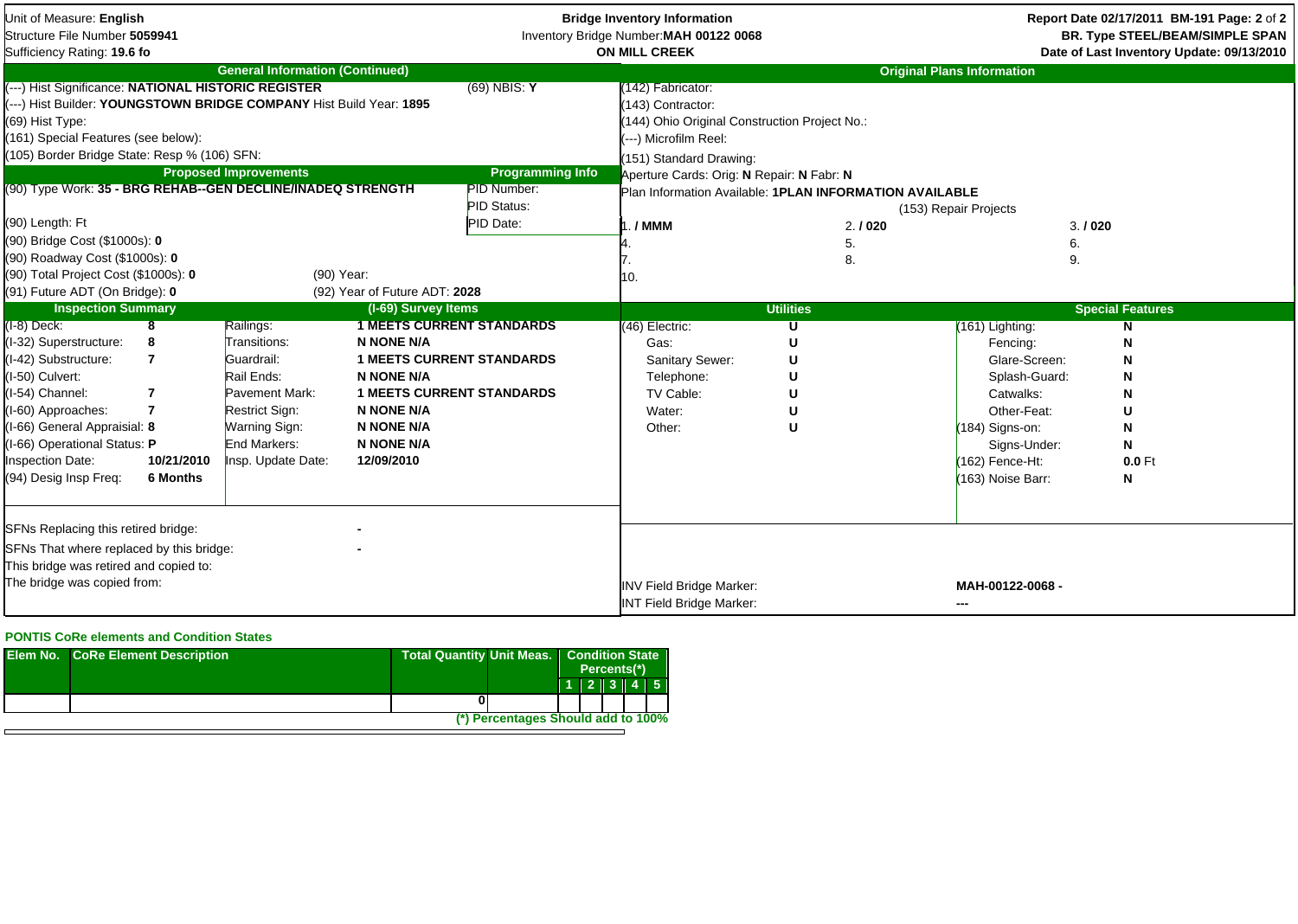## STATE OF OHIO DEPARTMENT OF TRANSPORTATION **BRIDGE INSPECTION REPORT**

BR-86 REV 02-95

| $5 \mid 0 \mid 5 \mid 9 \mid 9 \mid 4 \mid 1$<br><b>Structure File Number</b> | Bridge Number MAH 00122 0068<br><b>ROUTE</b>                                                   |                | Date Built 07/01/1900 - 1973<br>YOUNGSTOWN<br>UNIT                                                        |                    |
|-------------------------------------------------------------------------------|------------------------------------------------------------------------------------------------|----------------|-----------------------------------------------------------------------------------------------------------|--------------------|
| District 04 Bridge Type STEEL/BEAM/SIMPLE SPAN                                |                                                                                                |                | 55 MILL CREEK<br>MAH<br><b>Type Service</b><br>$\mathbf{1}$                                               |                    |
| <b>DECK</b>                                                                   | Out/Out 20.1                                                                                   |                | $THCK = 2.0$                                                                                              |                    |
| 1. Floor                                                                      | 2-LAMINATED TIMBER STRIP 8                                                                     |                | 2. Wearing Surface<br>6-BITUM (ASPHLT CONCRT) 41                                                          | 1                  |
| 3. Curbs, Sidewalks, Walkways                                                 | 3-TIMBER<br>3-TIMBER 9                                                                         |                | $W.S.$ Date $=$<br>4. Median<br>42                                                                        |                    |
|                                                                               |                                                                                                |                |                                                                                                           | $\mathbf{1}$       |
| 5. Railing                                                                    | 6-STEEL POST & STEEL PAN 10                                                                    |                | 6. Drainage<br>3-SCUPPERS & DWNSPTS                                                                       | 43                 |
| 7. Expansion Joints                                                           | 6-OPEN (UNARMORED) 11                                                                          | 1              | 8. Summary                                                                                                | 8<br>44            |
| <b>SUPERSTRUCTURE</b>                                                         | MAX.SPAN=42                                                                                    |                |                                                                                                           |                    |
| 9. Alignment                                                                  | 12                                                                                             | 1              | 10. Beams/Girders/Slab<br>1-ROLLED STEEL                                                                  | $\mathbf{1}$<br>45 |
| 11. Diaphragms or Crossframes                                                 | TOT.LGTH=90<br>13                                                                              |                | 12. Joists/Stringers<br>46                                                                                |                    |
|                                                                               |                                                                                                |                |                                                                                                           |                    |
| 13. Floor Beams                                                               | 14                                                                                             |                | 14. Floor Beam Connections<br>47                                                                          |                    |
| 15. Verticals                                                                 | 15                                                                                             |                | 16. Diagonals<br>48                                                                                       |                    |
|                                                                               |                                                                                                |                |                                                                                                           |                    |
| 17. End Posts                                                                 | 16                                                                                             |                | 18. Top Chord<br>49                                                                                       |                    |
| 19. Lower Chord                                                               | 17                                                                                             |                | 20. Lower Lateral Bracing<br>50                                                                           |                    |
|                                                                               |                                                                                                |                |                                                                                                           |                    |
| 21. Top Lateral Bracing                                                       | 18                                                                                             |                | 22. Sway Bracing<br>51<br>A-SLIDING (OTHER)                                                               |                    |
| 23. Portals                                                                   | 19                                                                                             |                | N-NONE 52<br>24. Bearing Devices                                                                          |                    |
| 25. Arch                                                                      | 20                                                                                             |                | 26. Arch Columns or Hangers<br>53                                                                         |                    |
|                                                                               |                                                                                                |                | $TYPE = 0 - OTHER$                                                                                        |                    |
| 27. Spandrel Walls                                                            | 21                                                                                             |                | 28. Protective Coating System<br>$DATA = 01/01/1991$<br>54                                                |                    |
| 29. Pins/Hangers/Hinges                                                       | 22                                                                                             |                | 30. Fatigue Prone Connections<br>55                                                                       |                    |
|                                                                               |                                                                                                | S              |                                                                                                           | 8                  |
| 31. Live Load Response                                                        | 23                                                                                             |                | 32. Summary                                                                                               | 56                 |
| <b>SUBSTRUCTURE</b>                                                           | 3-CONCRETE AND STONE                                                                           | 1              | PIERS=1<br>$SPANS = 2$                                                                                    | $\mathbf{1}$       |
| 33. Abutments                                                                 | 3-CONCRETE AND STONE 24                                                                        |                | 34. Abutment Seats<br>57                                                                                  |                    |
| 35. Piers                                                                     | $\text{TYPE} = 2\text{-CONCRETE } 25$                                                          |                | 36. Pier Seats                                                                                            | $\mathbf{1}$<br>58 |
| 37. Backwalls                                                                 |                                                                                                | 1              | ABUTMENT:=OTHER / OTHER                                                                                   | $\mathbf 1$        |
|                                                                               | 26                                                                                             |                | 38. Wingwalls<br>59                                                                                       |                    |
| 39. Fenders and Dolphins                                                      | 27                                                                                             |                | 1<br>40. Scour<br>8-STABLE: EVAL SCOUR ABO 60                                                             | $\overline{c}$     |
| 41. Slope Protection                                                          | N-NONE 28                                                                                      |                | DIVE DT=N/A<br>42. Summary<br>62                                                                          | $\overline{7}$     |
| <b>CULVERTS</b>                                                               |                                                                                                |                |                                                                                                           |                    |
| 43. General                                                                   | 29                                                                                             |                | 44. Alignment<br>63                                                                                       |                    |
|                                                                               |                                                                                                |                |                                                                                                           |                    |
| 45. Shape                                                                     | 30                                                                                             |                | 46. Seams<br>64                                                                                           |                    |
| 47. Headwalls or Endwalls                                                     | 31                                                                                             |                | 48. Scour<br>65                                                                                           |                    |
| 49.                                                                           | 32                                                                                             |                | 50. Summary<br>66                                                                                         |                    |
| <b>CHANNEL</b>                                                                |                                                                                                |                | N-NONE                                                                                                    |                    |
| 51. Alignment                                                                 | 33                                                                                             | $\overline{2}$ | 52. Protection<br>67                                                                                      |                    |
| 53. Waterway Adequacy                                                         | 34                                                                                             | 2              | 54. Summary<br>68                                                                                         | $\overline{7}$     |
| <b>APPROACHES</b>                                                             |                                                                                                |                |                                                                                                           |                    |
| 55. Pavement                                                                  | 2-BITUMINOUS 35                                                                                | 2              | 56. Approach Slabs<br>69                                                                                  |                    |
|                                                                               |                                                                                                |                |                                                                                                           |                    |
| 57. Guardrail                                                                 | 5-TIMBER RAIL 36                                                                               |                | 58. Relief Joints<br>70                                                                                   |                    |
| 59. Embankment                                                                | BRDG.WIDTH=20.1 37                                                                             | 2              | PCT.LEGAL=10<br>60. Summary<br>71                                                                         | $\overline{7}$     |
| <b>GENERAL</b>                                                                |                                                                                                |                | ROUTINE.RESP: C-OH PARK DIS                                                                               |                    |
| 61. Navigation Lights                                                         | 38<br>MVC ON=13.8<br>UND=0000                                                                  |                | 62. Warning Signs<br>MAINT.RESP: C-OH PARK DIS<br>72                                                      |                    |
| 63. Sign Supports                                                             | 39                                                                                             |                | 64. Utilities<br>73                                                                                       |                    |
| 65. Vertical Clearance                                                        |                                                                                                | N              | CONE:<br>8                                                                                                | $\mathsf{P}$       |
| 67. INSPECTED BY                                                              | 40                                                                                             |                | 66. General Appraisal & Operational Status<br>74<br>68. REVIEWED BY                                       |                    |
|                                                                               |                                                                                                |                |                                                                                                           |                    |
|                                                                               | $\sqrt{5}$<br>A F<br>$\sqrt{5}$<br>M<br>3 <sup>1</sup><br>8<br>6                               |                |                                                                                                           |                    |
| SIGNED                                                                        | <b>78 INITIALS</b><br>76 PE                                                                    |                | SIGNED<br>81 PE<br>83 INITIALS                                                                            |                    |
| DOT 2852<br>DECK AREA 1,808                                                   | $\mathbf 0$<br>$\overline{2}$<br>$\mathbf{1}$<br>$\overline{0}$<br>$\overline{1}$<br>1<br>Date |                | ${\sf N}$<br>${\sf N}$<br>$\vert$ 1<br>N<br>N<br>$\overline{N}$<br>$\overline{1}$<br>$\mathbf{1}$<br>Date |                    |
|                                                                               | 91                                                                                             |                | 69 Survey<br>92<br>99<br>100                                                                              | 105                |

ī

Ц